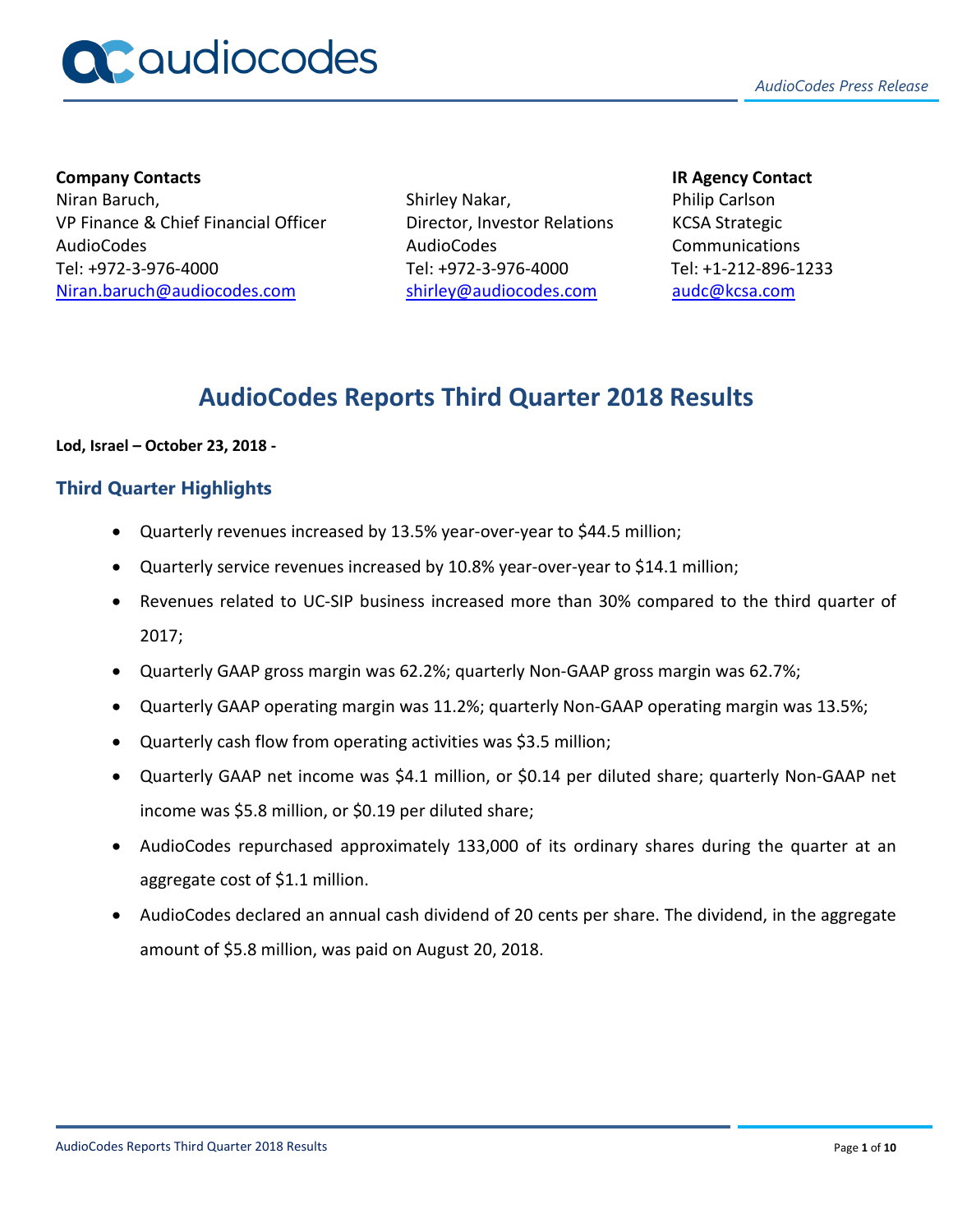# Caudiocodes

## **Details**

AudioCodes (NASDAQ: AUDC), a leading vendor of advanced voice networking and media processing solutions for the digital workplace, today announced financial results for the third quarter ended September 30, 2018.

Revenues for the third quarter of 2018 were \$44.5 million compared to \$43.5 million for the second quarter of 2018 and \$39.2 million for the third quarter of 2017.

Net income was \$4.1 million, or \$0.14 per diluted share, for the third quarter of 2018 compared to \$1.0 million, or \$0.03 per diluted share, for the comparable period last year.

On a Non-GAAP basis, net income was \$5.8 million, or \$0.19 per diluted share, for the third quarter of 2018 compared to \$3.4 million, or \$0.10 per diluted share, for the comparable period last year.

Non-GAAP net income excludes: (i) share-based compensation expenses; (ii) amortization expenses related to intangible assets; (iii) expenses related to deferred payments and expenses due to revaluation of an earn-out liability, each in connection with the acquisition of Active Communications Europe; and (iv) non-cash deferred tax benefit or expenses. A reconciliation of net income on a GAAP basis to a non-GAAP basis is provided in the tables that accompany the condensed consolidated financial statements contained in this press release.

Net cash provided by operating activities was \$3.5 million for the third quarter of 2018. Cash and cash equivalents, longand short-term bank deposits and long- and short-term marketable securities were \$56.7 million as of September 30, 2018 compared to \$58.7 million as of December 31, 2017. The decrease in cash and cash equivalents, long- and short-term bank deposits and long- and short-term marketable securities was the result of the use of cash to pay a dividend to shareholders in the aggregate amount of \$5.8 million and for the continued repurchasing of the Company's ordinary shares offset, in part, by cash provided by operating activities.

"We are pleased to report record financial results for the third quarter of 2018," said Shabtai Adlersberg, President and Chief Executive Officer of AudioCodes.

"In the third quarter we continued to execute on our strategic plan to grow our leadership in the Enterprise and Service Providers telephony and Voice business. Supporting our strategy for secular multi-year growth are the strong trends of moving to a digital workplace in the enterprise and the transitioning to all-IP networks in the service providers market. This has resulted in 13.5% growth in revenue and strong net income compared to the year ago quarter. Key to this strong performance was our UC-SIP business which grew over 30% compared to the third quarter of 2017. This is now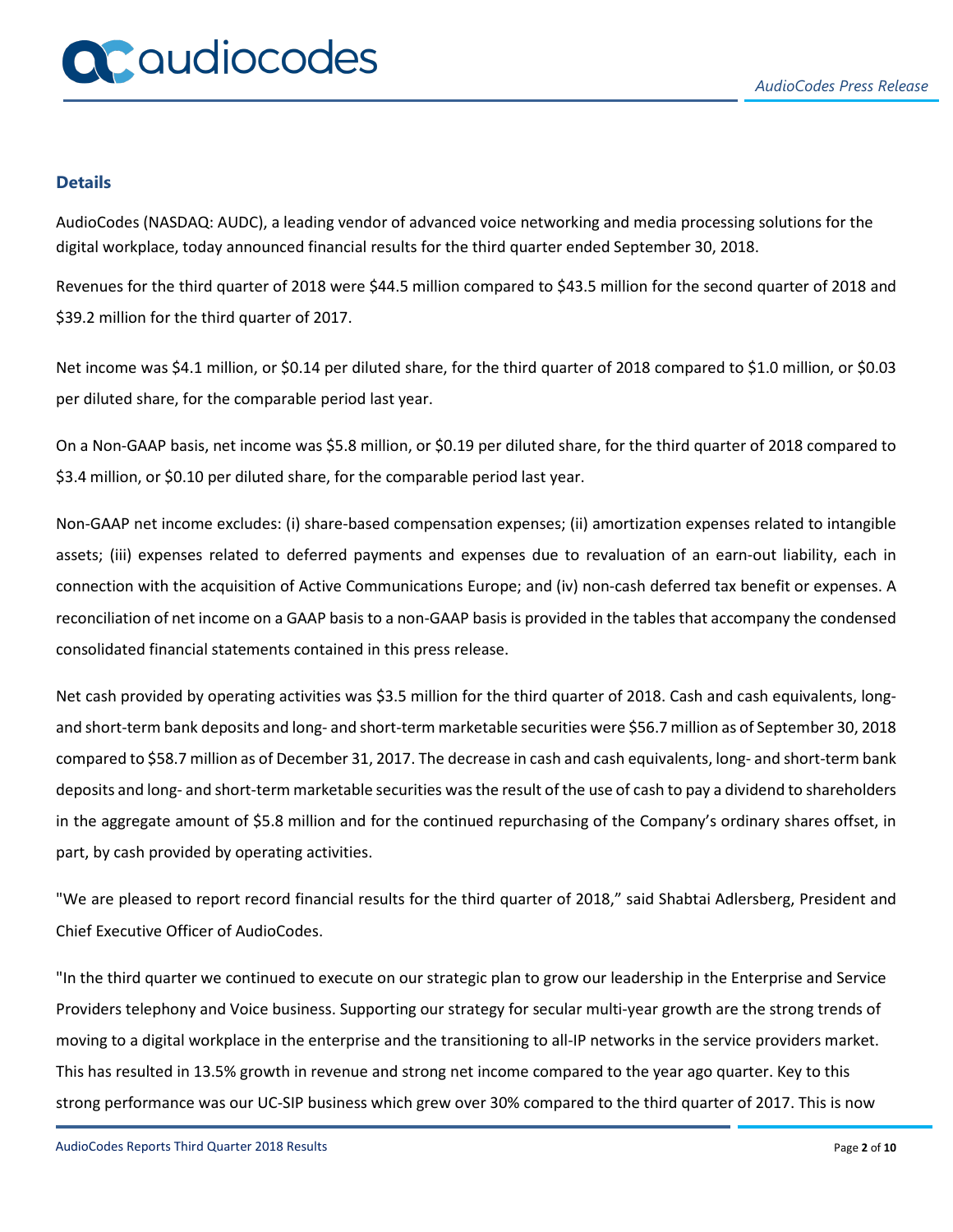## **a** audiocodes

the third quarter in a row in 2018 with above 30% growth in our UC-SIP business over the respective quarters in 2017. We now predict annual revenue growth of above 11.5% for the full year 2018 compared to 7.7% growth in revenue in 2017. We also forecast that non-GAAP net income in 2018 will grow more than 50% compared to 2017, on the heels of close to 30% growth in net income in 2017. Steady evolution in the underlying market segments we serve coupled with our strong execution and leadership should support continued business momentum in coming quarters".

"On the financial front, we have demonstrated good control of operating expenses resulting in record financial performance. Non-GAAP operating margin for the third quarter of 2018 was 13.5% compared to 8.8% in the third quarter of 2017. EBITDA was \$6.4 million compared to \$3.8 million in the third quarter of 2017. Non-GAAP net income reached \$5.8 million compared to non-GAAP net income of \$3.8 million in the third quarter of 2017. Net cash provided by operations was \$3.5 million and has reached \$14.0 million for the nine months ended September 30, 2018. As such, we remain confident in improved performance in the coming quarters as we enjoy continued good business momentum," concluded Mr. Adlersberg.

#### **Dividend**

On July 24, 2018, the Company declared an annual cash dividend of 20 cents per share. The dividend, in the aggregate amount of \$5.8 million, was paid on August 20, 2018 to all of the Company's shareholders of record on August 6, 2018.

#### **Share Buy Back Program**

During the quarter ended September 30, 2018, AudioCodes acquired approximately 133,000 of its ordinary shares under its share repurchase program for a total consideration of \$1.1 million. As of September 30, 2018, AudioCodes had acquired an aggregate of 17.3 million of its ordinary shares since August 2014 for an aggregate consideration of \$91.3 million.

In June 2018, AudioCodes received court approval in Israel to purchase up to an additional \$20 million ("Permitted Amount") of its ordinary shares. The court approval also permits AudioCodes to declare a dividend out of any part of the Permitted Amount during the approved validity period. As of September 30, 2018, \$12.7 million remained available to the Company under this court approval. The current court approval will expire on December 14, 2018.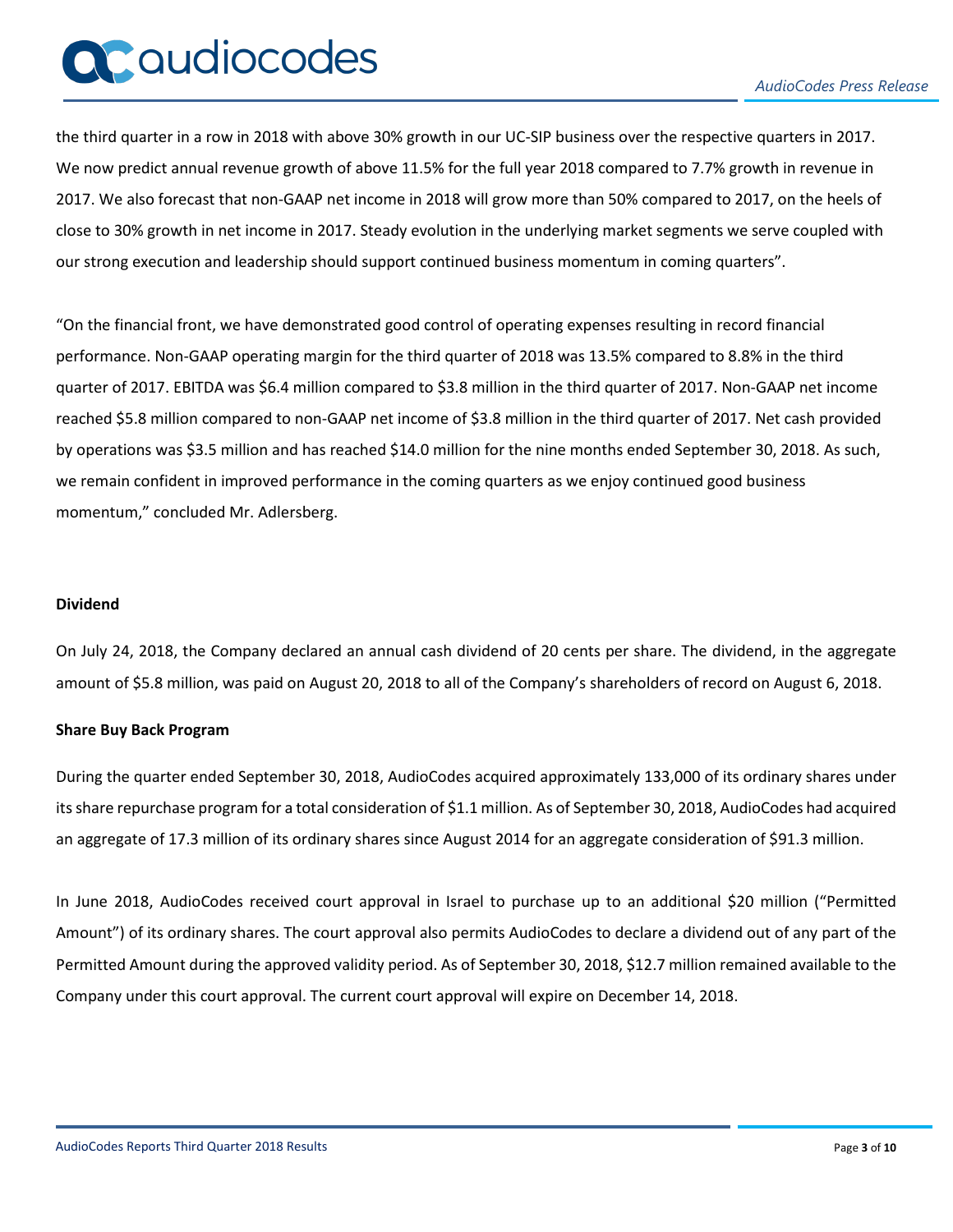### **Conference Call & Web Cast Information**

AudioCodes will conduct a conference call at 8:00 A.M., Eastern Time today to discuss the Company's third quarter operating performance, financial results and outlook. Interested parties may participate in the conference call by dialing one the following numbers:

United States Participants: +1 (877) 407-0778

International Participants: +1 (201) 689-8565

The conference call will also be simultaneously webcast. Investors are invited to listen to the call live via webcast at the AudioCodes investor website at<http://www.audiocodes.com/investors-lobby>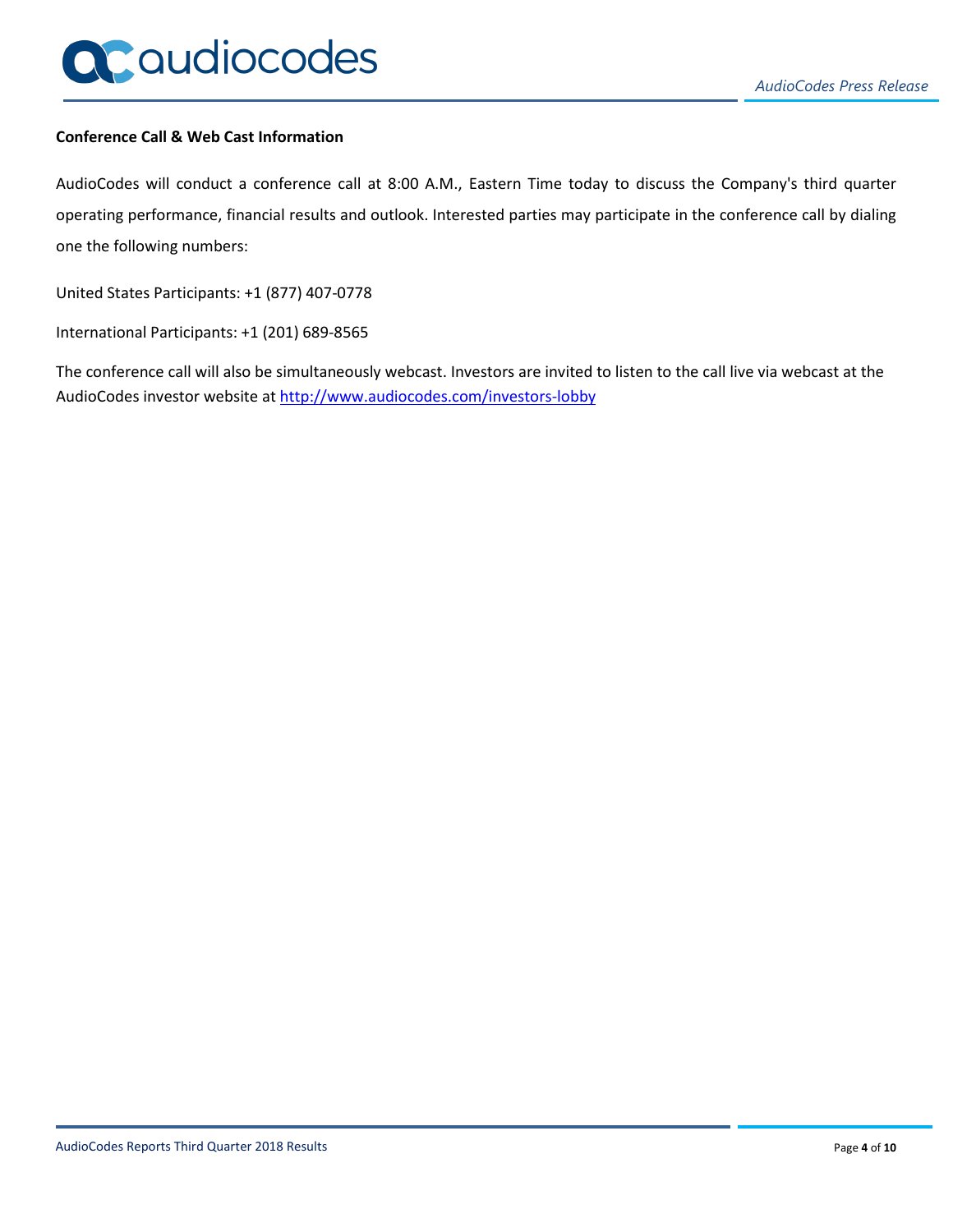## **Follow AudioCodes' social media channels:**

AudioCodes invites you to join our online community and follow us on[: AudioCodes Voice Blog,](http://blog.audiocodes.com/) [LinkedIn,](http://www.linkedin.com/companies/audiocodes) [Twitter,](http://www.twitter.com/audiocodes) [Facebook,](http://www.facebook.com/audiocodes) and [YouTube.](http://www.youtube.com/user/audioserge)

## **About AudioCodes**

AudioCodes Ltd. (NASDAQ, TASE: AUDC) is a leading vendor of advanced voice networking and media processing solutions for the digital workplace. AudioCodes enables enterprises and service providers to build and operate all-IP voice networks for unified communications, contact centers, and hosted business services. AudioCodes offers a broad range of innovative products, solutions and services that are used by large multi-national enterprises and leading tier-1 operators around the world.

#### For more information on AudioCodes, visi[t http://www.audiocodes.com.](http://www.audiocodes.com/)

Statements concerning AudioCodes' business outlook or future economic performance; product introductions and plans and objectives related thereto; and statements concerning assumptions made or expectations as to any future events, conditions, performance or other matters, are "forward-looking statements'' as that term is defined under U.S. Federal securities laws. Forward-looking statements are subject to various risks, uncertainties and other factors that could cause actual results to differ materially from those stated in such statements. These risks, uncertainties and factors include, but are not limited to: the effect of global economic conditions in general and conditions in AudioCodes' industry and target markets in particular; shifts in supply and demand; market acceptance of new products and the demand for existing products; the impact of competitive products and pricing on AudioCodes' and its customers' products and markets; timely product and technology development, upgrades and the ability to manage changes in market conditions as needed; possible need for additional financing; the ability to satisfy covenants in the Company's loan agreements; possible disruptions from acquisitions; the ability of AudioCodes to successfully integrate the products and operations of acquired companies into AudioCodes' business; and other factors detailed in AudioCodes' filings with the U.S. Securities and Exchange Commission. AudioCodes assumes no obligation to update the information in this release.

©2018 AudioCodes Ltd. All rights reserved. AudioCodes, AC, HD VoIP, HD VoIP Sounds Better, IPmedia, Mediant, MediaPack, What's Inside Matters, OSN, SmartTAP, User Management Pack, VMAS, VoIPerfect, VoIPerfectHD, Your Gateway To VoIP, 3GX, VocaNom, AudioCodes One Voice and CloudBond are trademarks or registered trademarks of AudioCodes Limited. All other products or trademarks are property of their respective owners. Product specifications are subject to change without notice.

## Summary financial data follows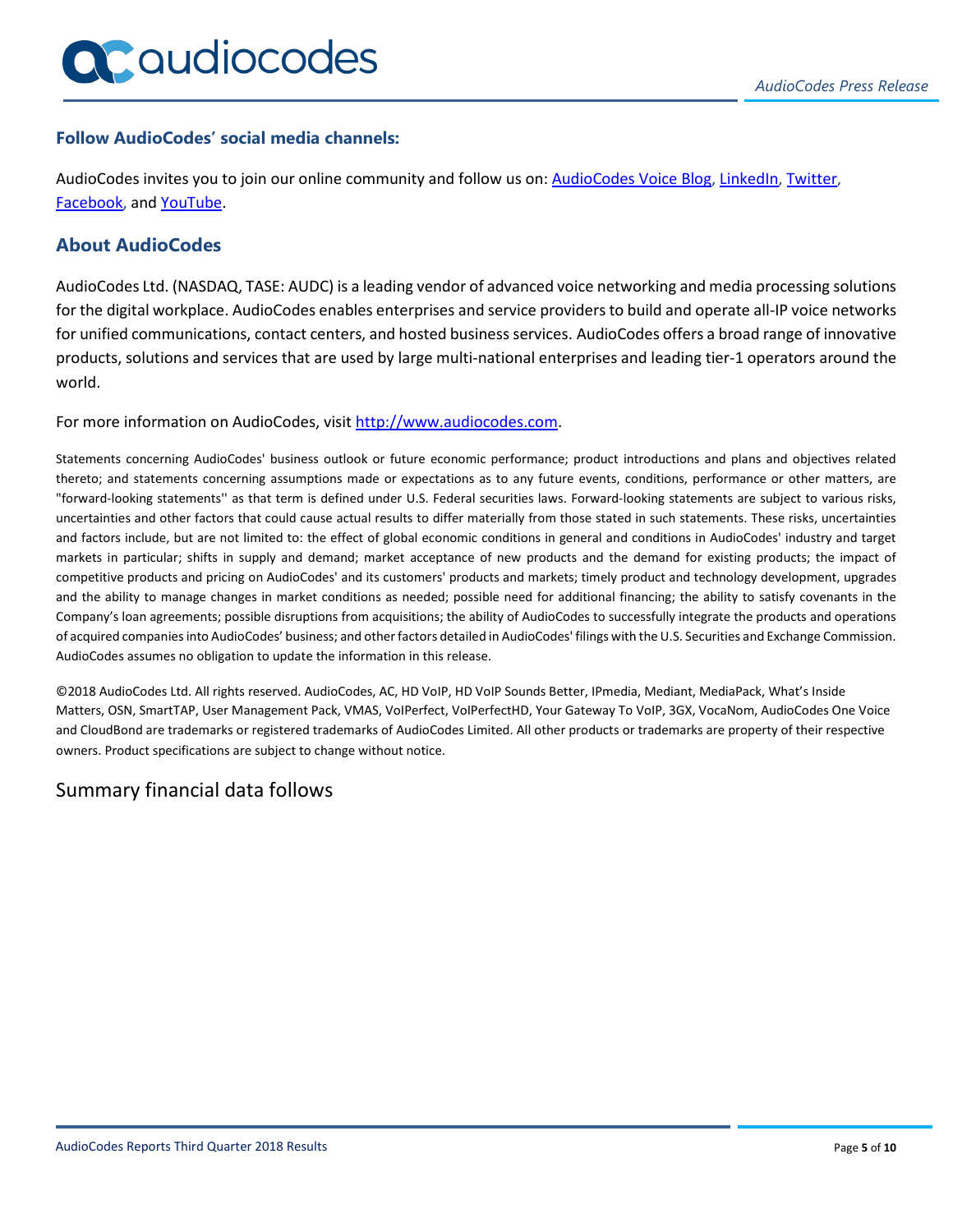## **AUDIOCODES LTD. AND ITS SUBSIDIARIES CONDENSED CONSOLIDATED BALANCE SHEETS**

### **U.S. dollars in thousands**

|                                                       | September 30,<br>2018 | December 31,<br>2017 |
|-------------------------------------------------------|-----------------------|----------------------|
|                                                       | (Unaudited)           | (Audited)            |
| <b>ASSETS</b>                                         |                       |                      |
| <b>CURRENT ASSETS:</b>                                |                       |                      |
| Cash and cash equivalents                             | \$21,320              | \$24,235             |
| Short-term and restricted bank deposits               | 6,245                 | 2,739                |
| Short-term marketable securities and accrued interest | 25,710                | 7,087                |
| Trade receivables, net                                | 26,454                | 22,059               |
| Other receivables and prepaid expenses                | 8,244                 | 4,693                |
| Inventories                                           | 21,900                | 16,563               |
| Total current assets                                  | 109,873               | 77,376               |
| LONG-TERM ASSETS:                                     |                       |                      |
| Long-term and restricted bank deposits                | 3,394                 | 4,207                |
| Long-term marketable securities                       |                       | 20,475               |
| Deferred tax assets                                   | 4,933                 | 6,685                |
| Severance pay funds                                   | 18,654                | 20,138               |
| Total long-term assets                                | 26,981                | 51,505               |
| PROPERTY AND EQUIPMENT, NET                           | 3,892                 | 3,835                |
| GOODWILL, INTANGIBLE ASSETS AND OTHER, NET            | 37,640                | 38,222               |
| <b>Total assets</b>                                   | \$178,386             | \$170,938            |
| <b>LIABILITIES AND EQUITY</b>                         |                       |                      |
| <b>CURRENT LIABILITIES:</b>                           |                       |                      |
| Current maturities of long-term bank loans            | \$2,497               | \$2,519              |
| Trade payables                                        | 6,627                 | 5,639                |
| Other payables and accrued expenses                   | 23,621                | 20,786               |
| Deferred revenues                                     | 22,995                | 16,417               |
| <b>Total current liabilities</b>                      | 55,740                | 45,361               |
| LONG-TERM LIABILITIES:                                |                       |                      |
| Accrued severance pay                                 | 19,787                | 21,228               |
| Long-term bank loans                                  | 4,322                 | 6,237                |
| Deferred revenues and other liabilities               | 7,257                 | 5,731                |
| Total long-term liabilities                           | 31,366                | 33,196               |
| Total shareholders' equity                            | 91,280                | 92,381               |
| Total liabilities and shareholders' equity            | \$178,386             | \$170,938            |
|                                                       |                       |                      |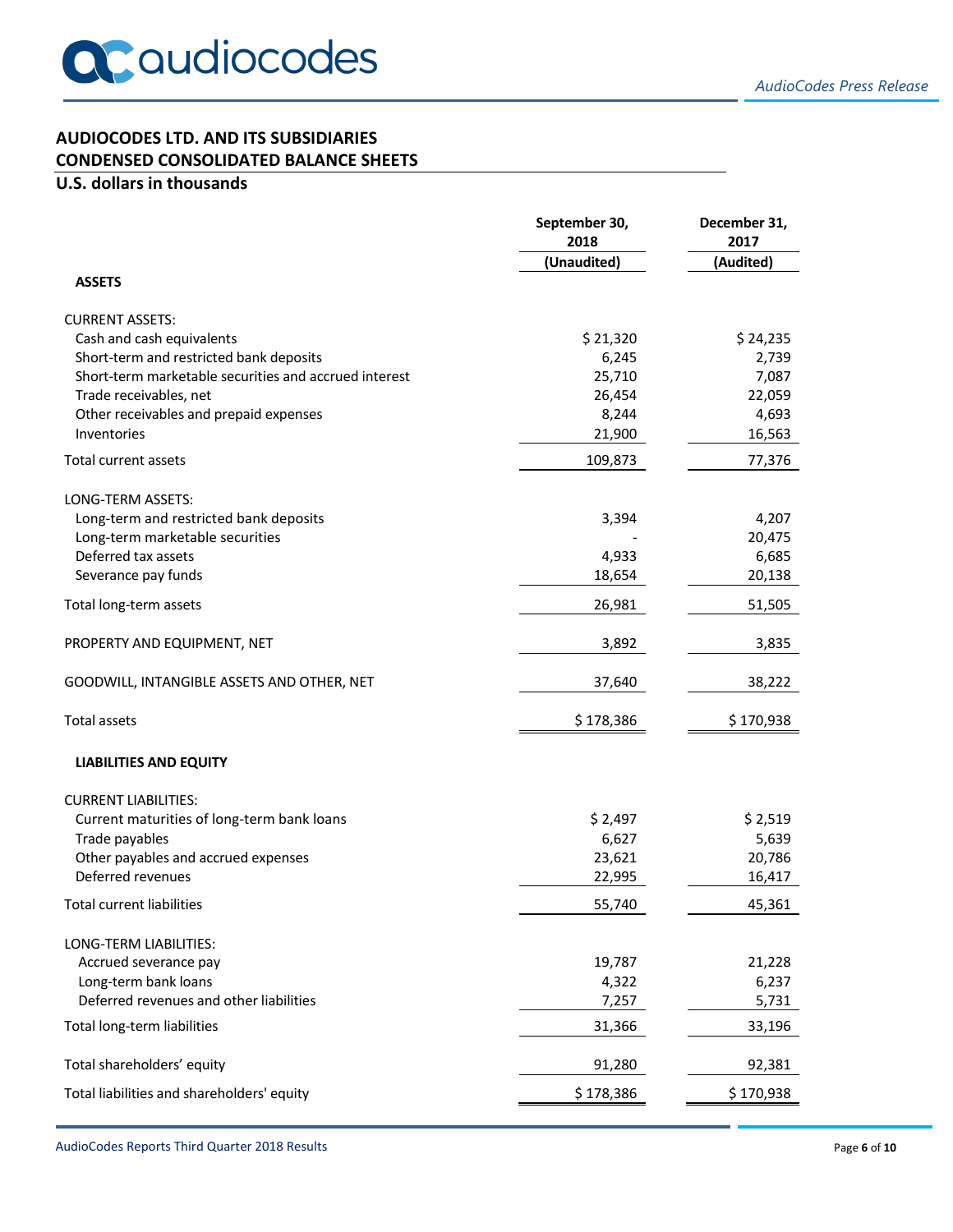## **AUDIOCODES LTD. AND ITS SUBSIDIARIES**

## **CONDENSED CONSOLIDATED STATEMENTS OF OPERATIONS**

**U.S. dollars in thousands, except share and per share data**

|                                                                                       | Nine months ended<br>September 30, |          | Three months ended<br>September 30, |          |
|---------------------------------------------------------------------------------------|------------------------------------|----------|-------------------------------------|----------|
|                                                                                       |                                    |          |                                     |          |
|                                                                                       | 2018                               | 2017     | 2018                                | 2017     |
|                                                                                       | (Unaudited)                        |          | (Unaudited)                         |          |
| Revenues:                                                                             |                                    |          |                                     |          |
| Products                                                                              | \$89,237                           | \$79,450 | \$30,462                            | \$26,522 |
| Services                                                                              | 41,209                             | 35,871   | 14,057                              | 12,686   |
| <b>Total Revenues</b>                                                                 | 130,446                            | 115,321  | 44,519                              | 39,208   |
| Cost of revenues:                                                                     |                                    |          |                                     |          |
| Products                                                                              | 38,428                             | 35,241   | 13,414                              | 11,909   |
| Services                                                                              | 10,071                             | 8,359    | 3,413                               | 2,692    |
| <b>Total Cost of revenues</b>                                                         | 48,499                             | 43,600   | 16,827                              | 14,601   |
| Gross profit                                                                          | 81,947                             | 71,721   | 27,692                              | 24,607   |
| Operating expenses:                                                                   |                                    |          |                                     |          |
| Research and development, net                                                         | 25,626                             | 22,222   | 8,283                               | 7,686    |
| Selling and marketing                                                                 | 37,377                             | 36,549   | 12,020                              | 12,151   |
| General and administrative                                                            | 7,713                              | 6,537    | 2,402                               | 2,176    |
| Total operating expenses                                                              | 70,716                             | 65,308   | 22,705                              | 22,013   |
| Operating income                                                                      | 11,231                             | 6,413    | 4,987                               | 2,594    |
| Financial income (expenses), net                                                      | 186                                | (6)      | (37)                                | 97       |
| Income before taxes on income                                                         | 11,417                             | 6,407    | 4,950                               | 2,691    |
| Taxes on income, net                                                                  | (2, 454)                           | (3,049)  | (815)                               | (1,642)  |
| Net income                                                                            | \$8,963                            | \$3,358  | \$4,135                             | \$1,049  |
| Basic earnings per share                                                              | \$0.31                             | \$0.11   | \$0.14                              | \$0.03   |
|                                                                                       |                                    |          |                                     |          |
| Diluted earnings per share                                                            | \$0.30                             | \$0.10   | \$0.14                              | \$0.03   |
| Weighted average number of shares used in<br>computing basic earnings per share (in   |                                    |          |                                     |          |
| thousands)                                                                            | 28,855                             | 31,500   | 28,797                              | 30,918   |
| Weighted average number of shares used in<br>computing diluted earnings per share (in |                                    |          |                                     |          |
| thousands)                                                                            | 30,118                             | 32,534   | 30,272                              | 31,959   |
|                                                                                       |                                    |          |                                     |          |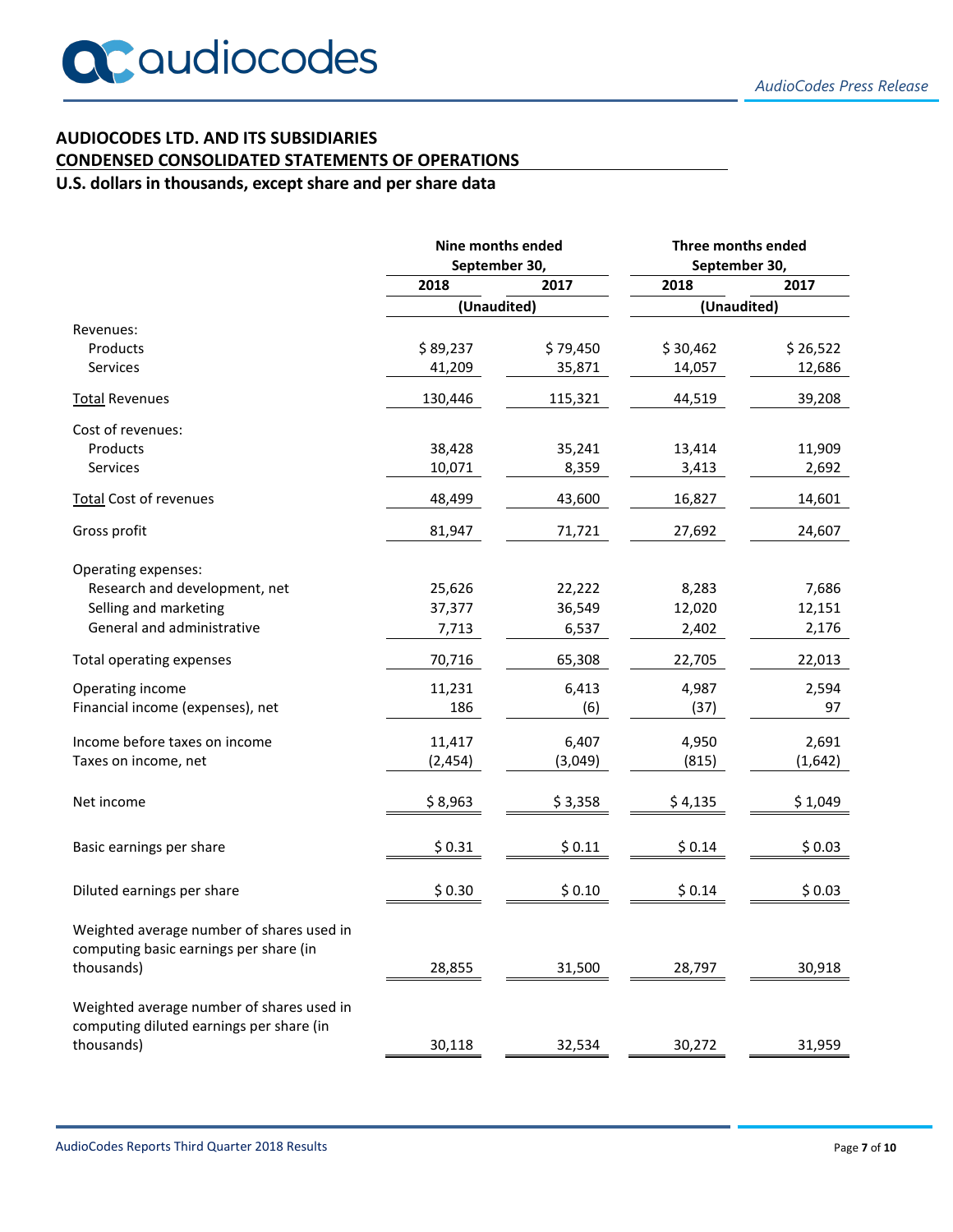#### **AUDIOCODES LTD. AND ITS SUBSIDIARIES**

#### **RECONCILIATION OF GAAP NET INCOME TO NON-GAAP NET INCOME**

#### **U.S. dollars in thousands, except per share data**

|                                       | Nine months ended<br>September 30, |         | Three months ended<br>September 30, |         |
|---------------------------------------|------------------------------------|---------|-------------------------------------|---------|
|                                       |                                    |         |                                     |         |
|                                       | 2018                               | 2017    | 2018                                | 2017    |
|                                       | (Unaudited)                        |         | (Unaudited)                         |         |
| GAAP net income                       | \$8,963                            | \$3,358 | \$4,135                             | \$1,049 |
| GAAP earnings per share               | \$0.30                             | \$0.10  | \$0.14                              | \$0.03  |
| Cost of revenues:                     |                                    |         |                                     |         |
| Share-based compensation (1)          | 138                                | 59      | 51                                  | 17      |
| Amortization expenses (2)             | 522                                | 522     | 174                                 | 174     |
|                                       | 660                                | 581     | 225                                 | 191     |
| Research and development, net:        |                                    |         |                                     |         |
| Share-based compensation (1)          | 445                                | 278     | 181                                 | 97      |
| Deferred payments expenses (3)        |                                    | 136     |                                     | 63      |
|                                       | 445                                | 414     | 181                                 | 160     |
| Selling and marketing:                |                                    |         |                                     |         |
| Share-based compensation (1)          | 861                                | 779     | 307                                 | 239     |
| Amortization expenses (2)             | 45                                 | 90      | 15                                  | 30      |
|                                       | 906                                | 869     | 322                                 | 269     |
| General and administrative:           |                                    |         |                                     |         |
| Share-based compensation (1)          | 854                                | 565     | 314                                 | 219     |
| Revaluation of earn-out liability (4) | 200                                |         |                                     |         |
|                                       | 1,054                              | 565     | 314                                 | 219     |
| Income taxes:                         |                                    |         |                                     |         |
| Deferred tax (5)                      | 1,752                              | 2,560   | 584                                 | 1,496   |
| Non-GAAP net income                   | \$13,780                           | \$8,347 | \$5,761                             | \$3,384 |
| Non-GAAP diluted earnings per share   | \$0.45                             | \$0.25  | \$0.19                              | \$0.10  |

(1) Share-based compensation expenses related to options and restricted share units granted to employees and others.

(2) Excluding amortization of intangible assets related to the acquisitions of Mailvision and Active Communications Europe assets.

(3) Excluding expenses related to deferred payments in connection with the acquisition of Active Communications Europe.

(4) Revaluation of earn-out liability in connection with the acquisition of Active Communications Europe.

(5) Non-cash deferred tax expenses.

**Note:** Non-GAAP measures should be considered in addition to, and not as a substitute for, the results prepared in accordance with GAAP. The Company believes that non-GAAP information is useful because it can enhance the understanding of its ongoing economic performance and therefore uses internally this non-GAAP information to evaluate and manage its operations. The Company has chosen to provide this information to investors to enable them to perform comparisons of operating results in a manner similar to how the Company analyzes its operating results and because many comparable companies report this type of information.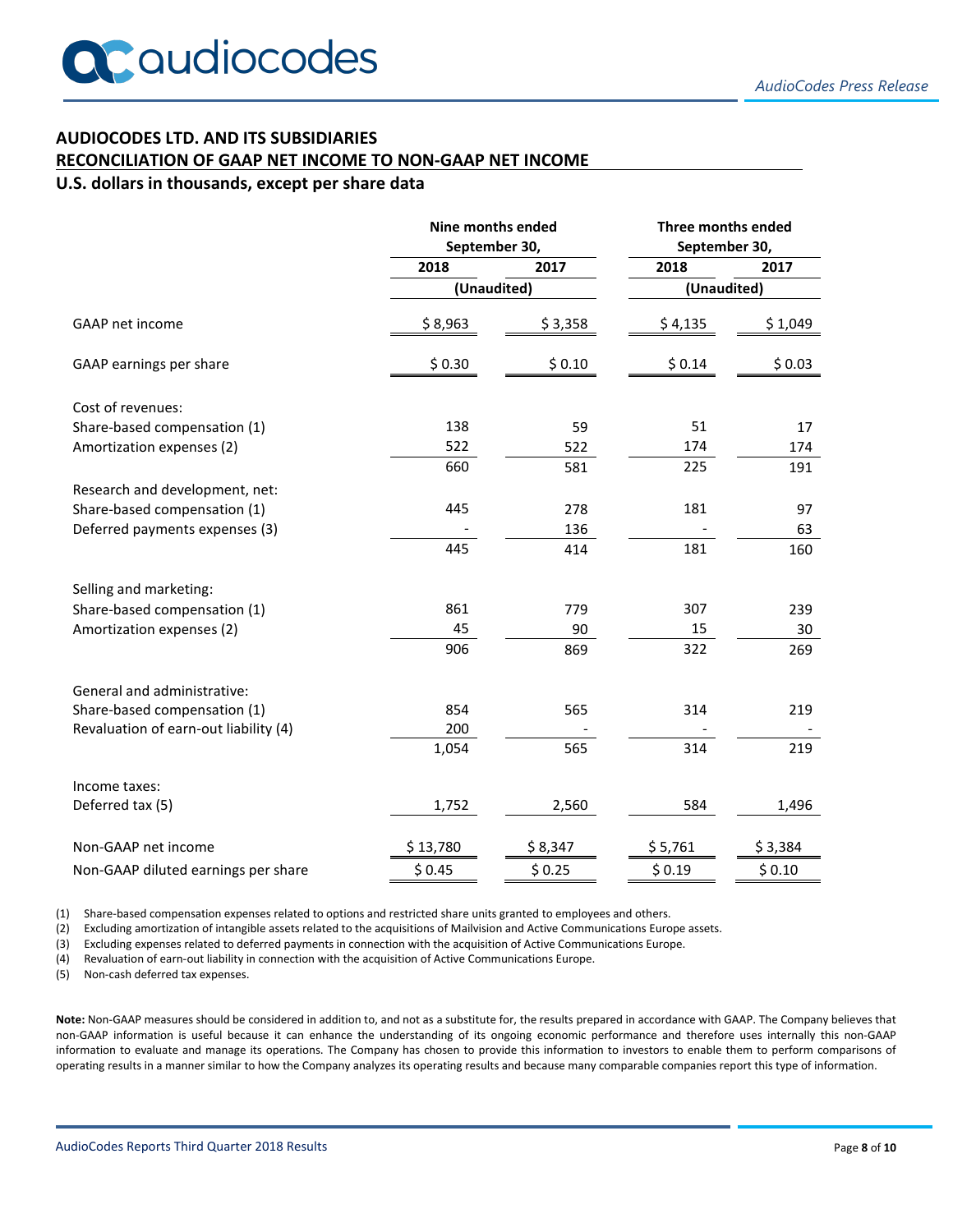## **AUDIOCODES LTD. AND ITS SUBSIDIARIES CONDENSED CONSOLIDATED STATEMENTS OF CASH FLOWS**

#### **U.S. dollars in thousands**

| September 30,<br>September 30,<br>2018<br>2017<br>2018<br>2017<br>(Unaudited)<br>(Unaudited)<br>Cash flows from operating activities: | \$1,049  |
|---------------------------------------------------------------------------------------------------------------------------------------|----------|
|                                                                                                                                       |          |
|                                                                                                                                       |          |
|                                                                                                                                       |          |
|                                                                                                                                       |          |
| \$8,963<br>\$4,135<br>\$3,358<br>Net income                                                                                           |          |
| Adjustments required to reconcile net income to                                                                                       |          |
| net cash provided by operating activities:                                                                                            |          |
| Depreciation and amortization<br>1,666<br>1,859<br>561                                                                                | 599      |
| Amortization of marketable securities premiums                                                                                        |          |
| and accretion of discounts, net<br>271<br>83<br>475                                                                                   | 146      |
| 43<br>232<br>182<br>Increase in accrued severance pay, net                                                                            | 284      |
| Share-based compensation expenses<br>853<br>2,298<br>1,681                                                                            | 572      |
| Decrease (increase) in accrued interest and                                                                                           |          |
| exchange rate effect of loans, marketable                                                                                             |          |
| securities and bank deposits<br>(79)<br>251<br>(64)                                                                                   | 36       |
| 1,689<br>563<br>Decrease in long-term deferred tax assets<br>2,497                                                                    | 1,475    |
| Decrease (increase) in trade receivables, net<br>851<br>(1,500)<br>(4, 395)                                                           | 960      |
| Decrease (increase) in other receivables and                                                                                          |          |
| (3, 133)<br>(1,789)<br>prepaid expenses<br>(2,063)                                                                                    | 2,398    |
| Increase in inventories<br>(5,500)<br>(98)<br>(3, 414)                                                                                | (488)    |
| Increase (decrease) in trade payables<br>988<br>(2, 315)<br>530                                                                       | 386      |
| Increase (decrease) in other payables and accrued                                                                                     |          |
| 2,761<br>1,594<br>1,880<br>expenses                                                                                                   | (63)     |
| Increase (decrease) in deferred revenues<br>8,392<br>809<br>1,736                                                                     | (1, 160) |
| 3,482<br>13,964<br>9,405<br>Net cash provided by operating activities                                                                 | 6,194    |
| Cash flows from investing activities:                                                                                                 |          |
| Proceeds from short-term deposits, net<br>496<br>400                                                                                  | 161      |
| Investment in short-term deposits, net<br>(3,500)                                                                                     |          |
| Proceeds from long-term bank deposits<br>807<br>900<br>300                                                                            | 300      |
| Proceeds from redemption of marketable securities<br>1,577<br>5,350                                                                   | 4,500    |
| Purchase of property and equipment<br>(978)<br>(1,041)<br>(362)                                                                       | (395)    |
| Net cash provided by (used in) investing activities<br>(2,094)<br>5,705<br>338                                                        | 4,566    |